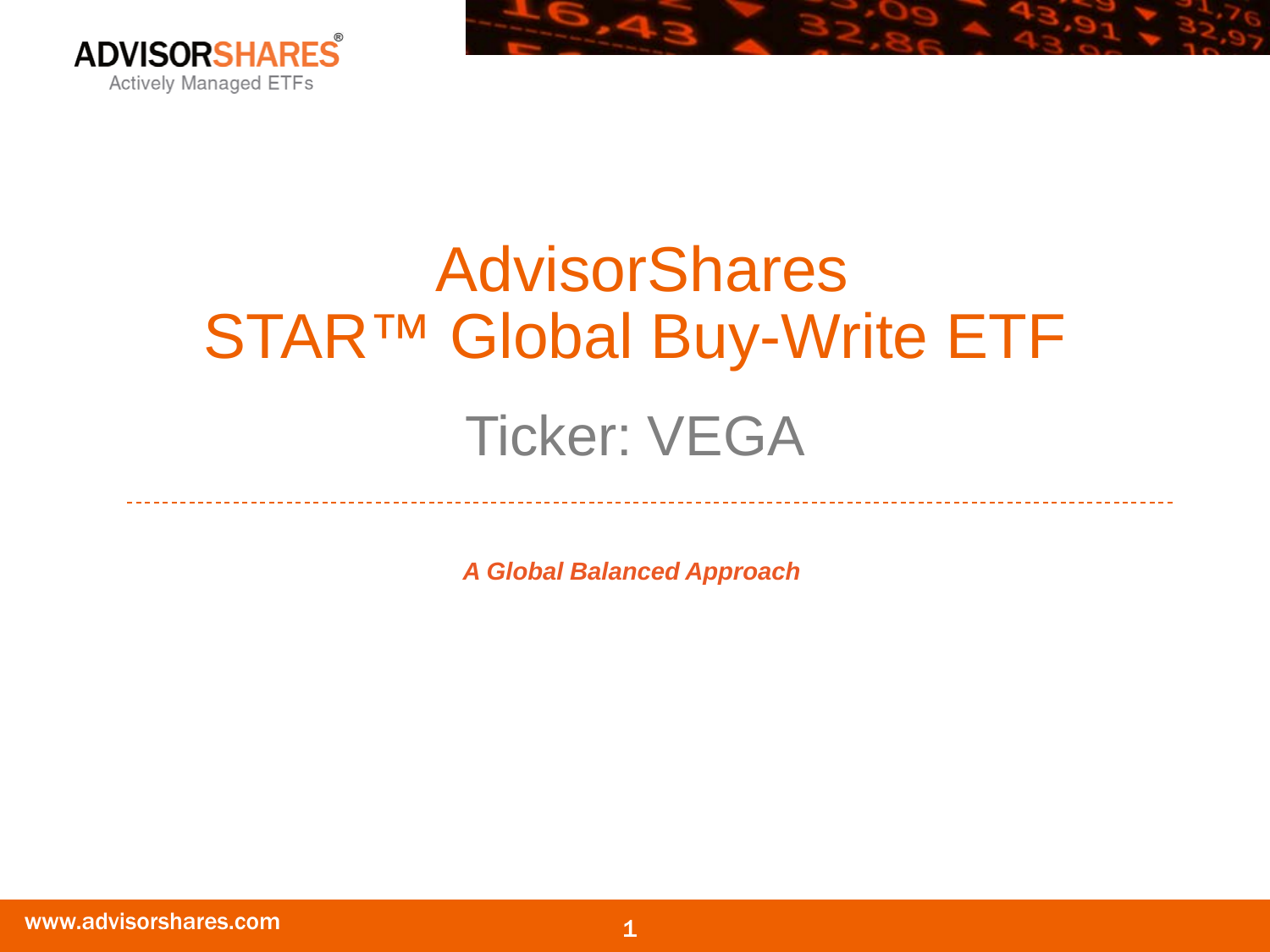



#### Table of Contents

| <b>About Advisor Shares</b>     |   |
|---------------------------------|---|
| <b>VEGA History</b>             |   |
| <b>Investment Strategy</b>      | 5 |
| Partnervest Investment Team     | 6 |
| <b>Investment Process:</b>      |   |
| Overview                        |   |
| The VEGA Difference             | 8 |
| <b>Options Overlay Strategy</b> |   |

| Portfolio Positioning                        | 10 |
|----------------------------------------------|----|
| Case Study – Varying Volatility Environments | 11 |
| High Volatility                              | 15 |
| Low Volatility                               | 16 |
| <b>Extended High Volatility</b>              | 17 |
| <b>VEGA Resources</b>                        | 19 |
| <b>Disclosures</b>                           | 20 |
| Contact Us                                   | 21 |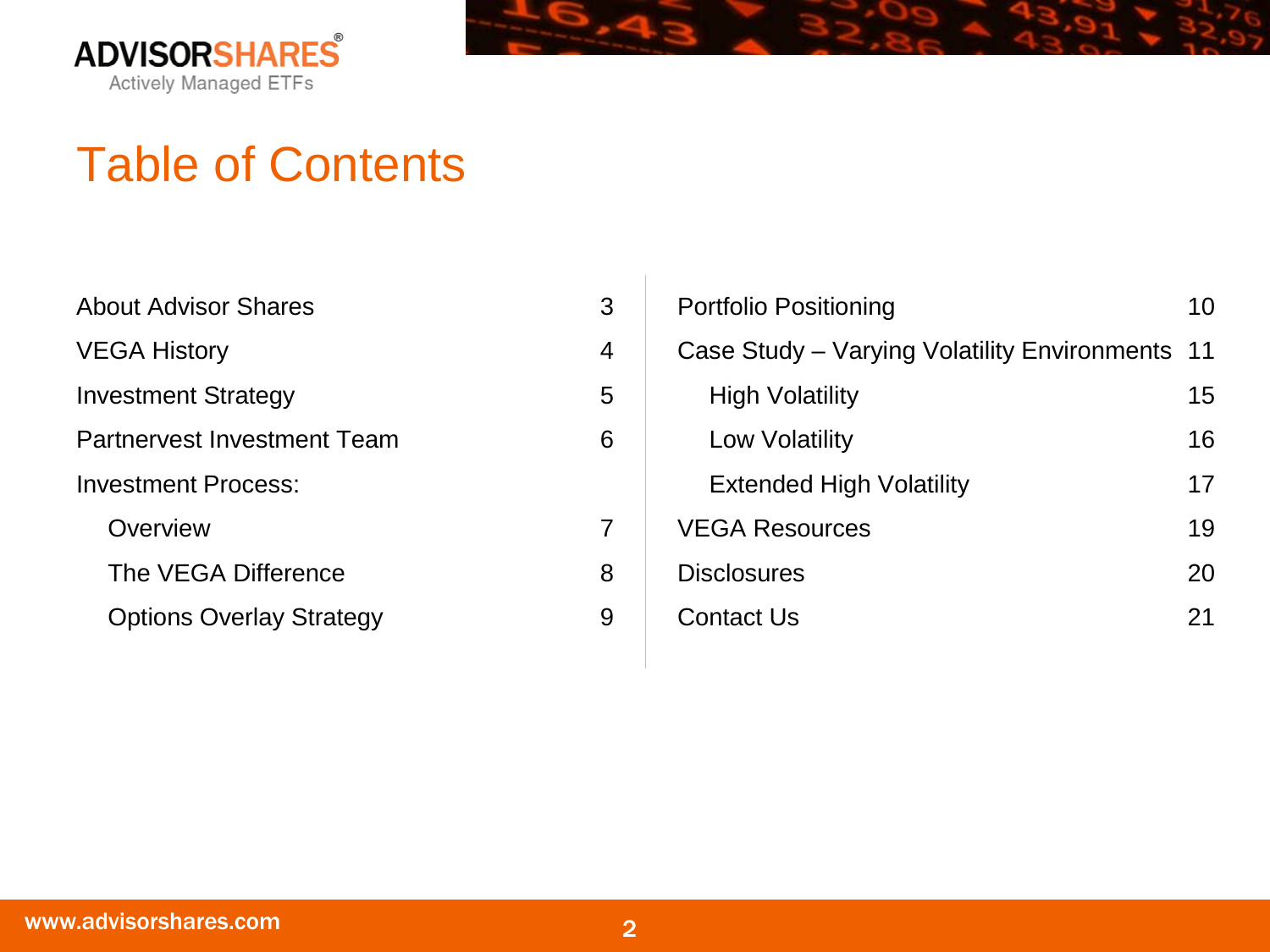



### About AdvisorShares

- AdvisorShares is based in Bethesda, MD and is a leading provider of actively managed exchange-traded funds (ETFs)
	- Offering a diversified suite of varying strategies
	- ‒ Featuring multiple, accomplished investment managers
	- Delivering active management in the fully-transparent ETF structure
	- Capturing tax efficiency\*
	- ‒ Capturing intraday liquidity

*<sup>\*</sup> The ETF structure may allow for certain tax benefits over other investment vehicles. Investors seeking tax advice should consult an independent tax advisor.*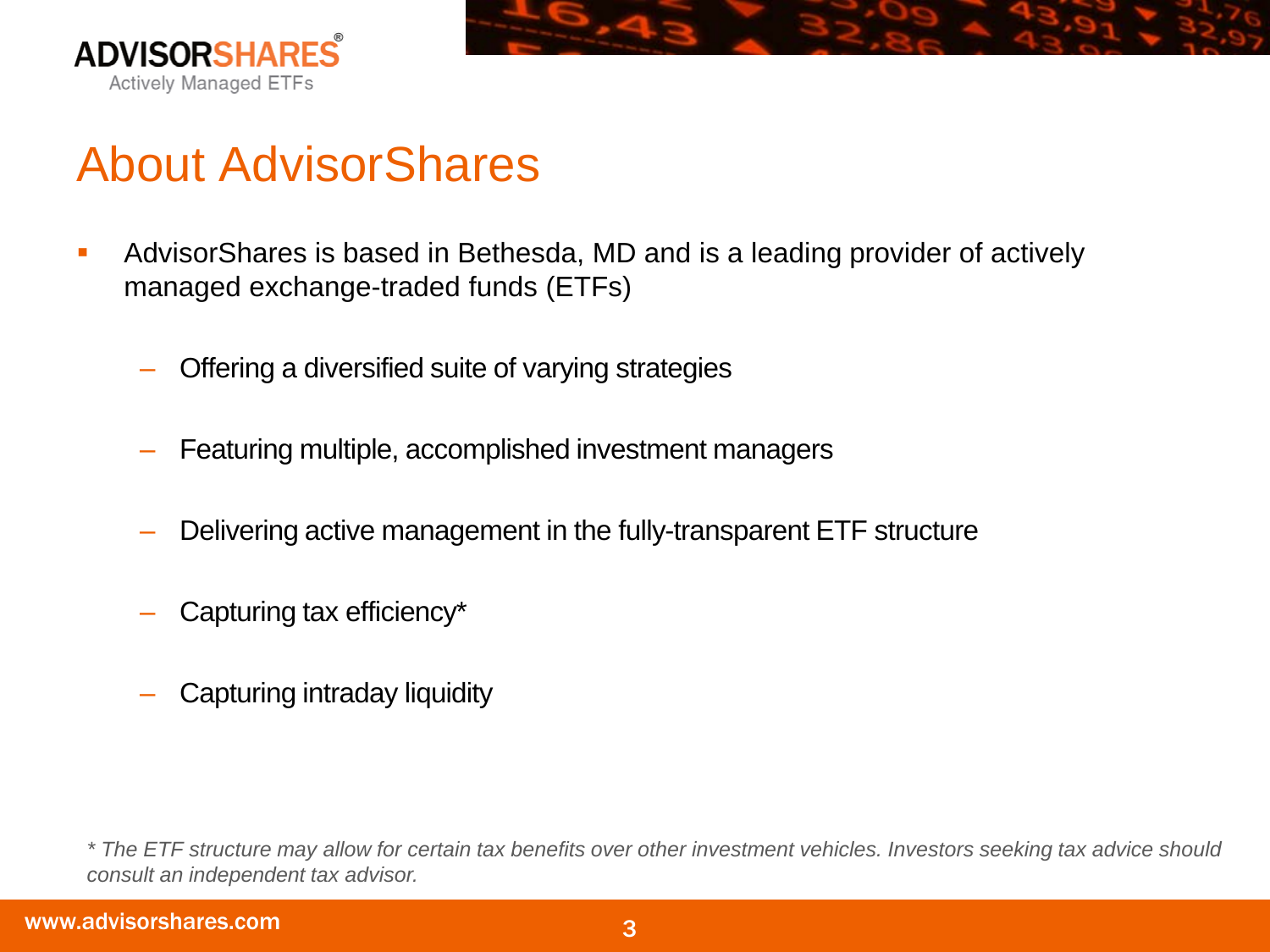



## A Brief History of VEGA

#### **2012 – Launched VEGA**

- $\blacksquare$  Launched 9/17/2012
- **Sub-advised by Partnervest Advisory Services, LLC**
- **Employed the following mandates:** 
	- ‒ 8-10 equally weighted asset classes
	- ‒ Volatility Based Reinvestment (VBR) a systematic reinvestment discipline
	- ‒ Varying option strategies to enhance income and risk management
		- » Full coverage on covered calls
		- » Protective puts

#### **2014 – Implemented refinements to the original mandates**

- Mandated a "global balanced approached" and moved away from 8-10 equally weighted asset classes
- Incorporated a target beta of 0.60 of the S&P 500 Index over a market cycle
- Adjusted from full covered call writing to flexible covered call writing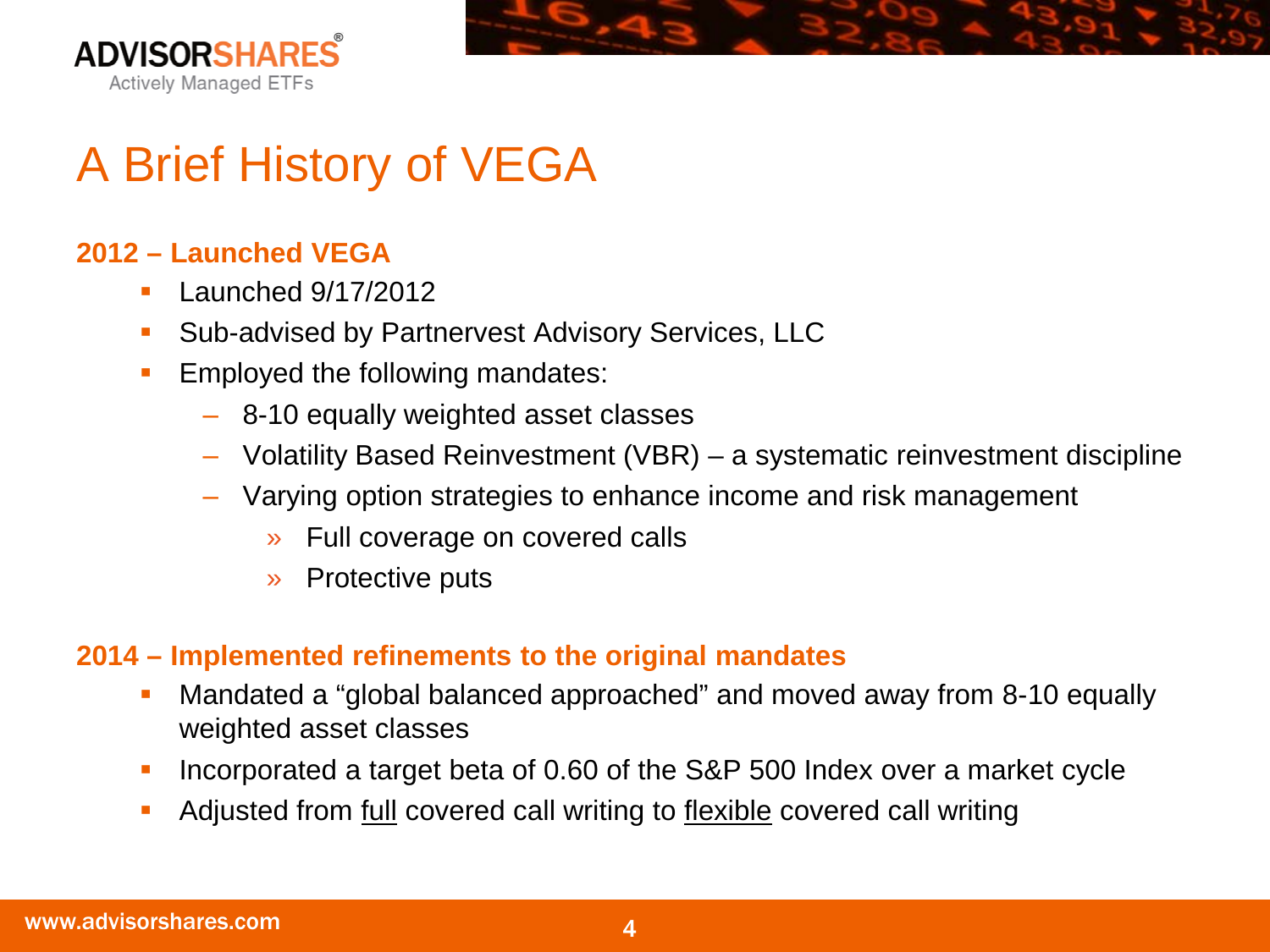



### Investment Strategy

The **AdvisorShares STAR Global Buy-Write ETF** (Ticker: **VEGA**) is a low volatility, moderate risk, global balanced portfolio strategically allocated to capital markets and tactically weights to specific regions, sectors or securities.

- Seeks to provide consistent and repeatable returns across all market cycles through a proprietary investment strategy
- **Employs options strategies to produce income and control risk which also enhances** total return.
- Actively managed, targeting a portfolio beta of 0.60 of the S&P 500 over a market cycle
- Subadvised by Partnervest Advisory Services an independently owned, SEC Registered Investment Adviser, based in Santa Barbara, CA and founded in 2001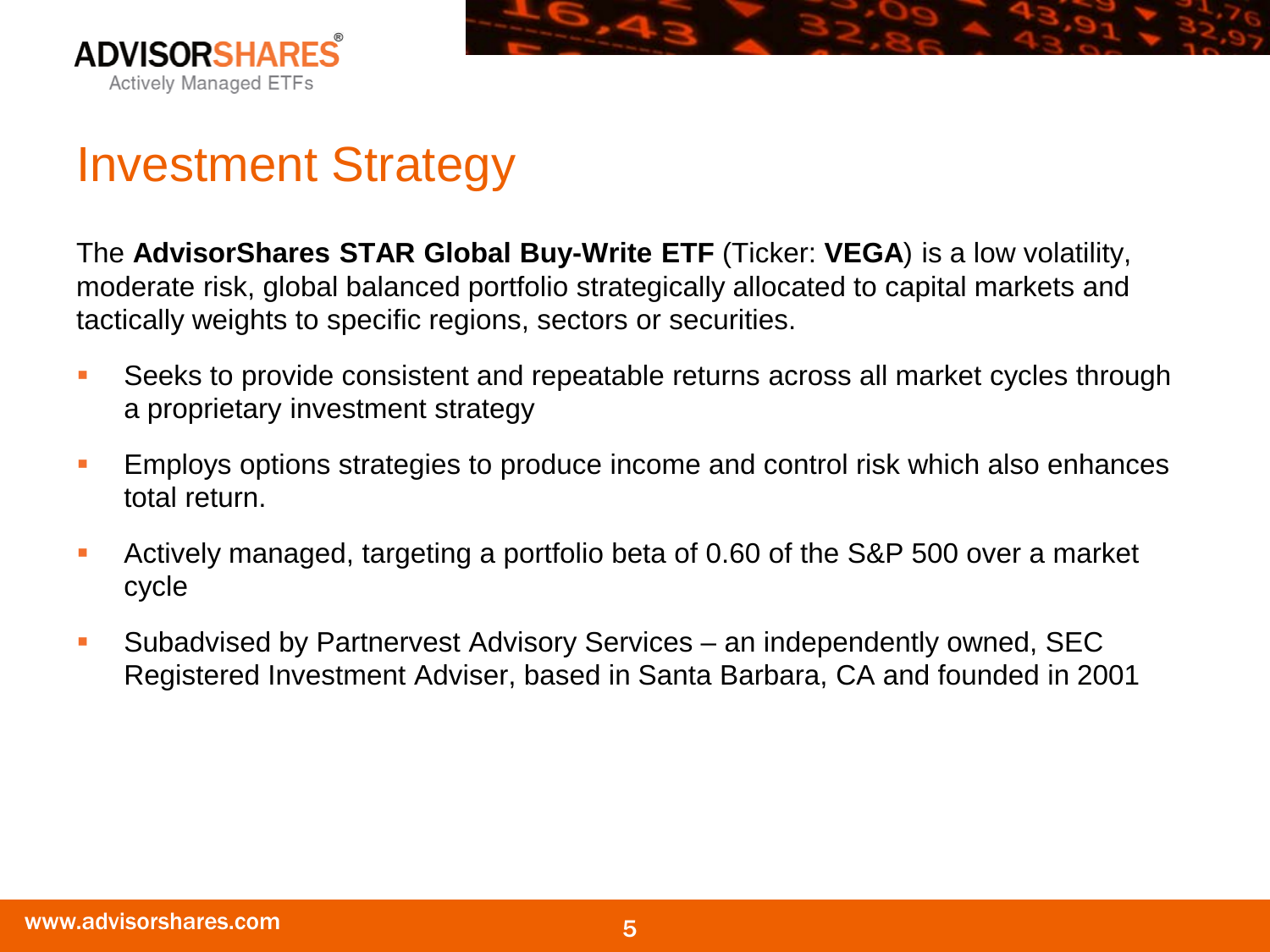

#### Investment Team





#### **Kenneth R. Hyman, President and Chief Executive Officer**

Kenneth R. Hyman founded Partnervest in 2001 and serves as Co-Portfolio Manager and member of the Investment Management Committee overseeing the STAR Asset Management program. Prior to Partnervest, Mr. Hyman was the Senior Executive and Financial Officer for Integral Securities, Inc. and Integral Securities Europe Ltd. Previous, Mr. Hyman was the Managing Principal and Chief Operating Officer of Mercer Global Securities and the Director of Operations for Mercer Global Advisors, one of the nation's largest fee-only financial planning and investment management firms.



#### **Rebecca M. Valdez, Director of Investments**

Mrs. Valdez joined Partnervest Advisory Services in 2007 and currently serves as its Director of Investments, portfolio manager and a member of the Investment Management Committee. Mrs. Valdez has 9 years of investment management experience with a specialty in option strategies. Mrs. Valdez is a Level III Chartered Financial Analyst candidate and has a degree in Economics with a concentration in Finance from California Polytechnic University, San Luis Obispo.

#### **David Young, CFA, Chief Investment Officer**



Mr. Young joined Partnervest Advisory Services in 2015 and serves as Chief Investment Officer and member of the Investment Management Committee. He is the founder and Chief Executive Officer of Anfield Capital Management, an SEC registered investment advisory firm specializing in risk-based global allocation and fixed income strategies. Prior to founding Anfield, Mr. Young spent 15 years at PIMCO, focusing on investment strategy, portfolio management and asset allocation. While there, he formed and chaired the first multi-asset investment committee and headed the account management group in London. Mr. Young holds the Chartered Financial Analyst designation, an MBA with a concentration in Finance from the Paul Merage School of Business at the University of California, Irvine and degrees in Economics and Political Science from UC, Irvine, where he has also served as an adjunct professor.

#### **Peter van de Zilver, CFA Portfolio Manager**

Mr. van de Zilver joined Partnervest Advisory Services in 2015 and serves as portfolio manager and member of the Investment Management Committee. He has over 20 years of investment management experience and served in a senior position at PIMCO in the Portfolio Analytics group, where he was responsible for the architecture, development and implementation of many analytics and risk management systems. Mr. Van De Zilver holds the Chartered Financial Analyst designation and degrees in Physics, Mathematics and Economics from the Universities of Utrecht and Amsterdam, as well as an MA degree in Economics from the University of Southern California.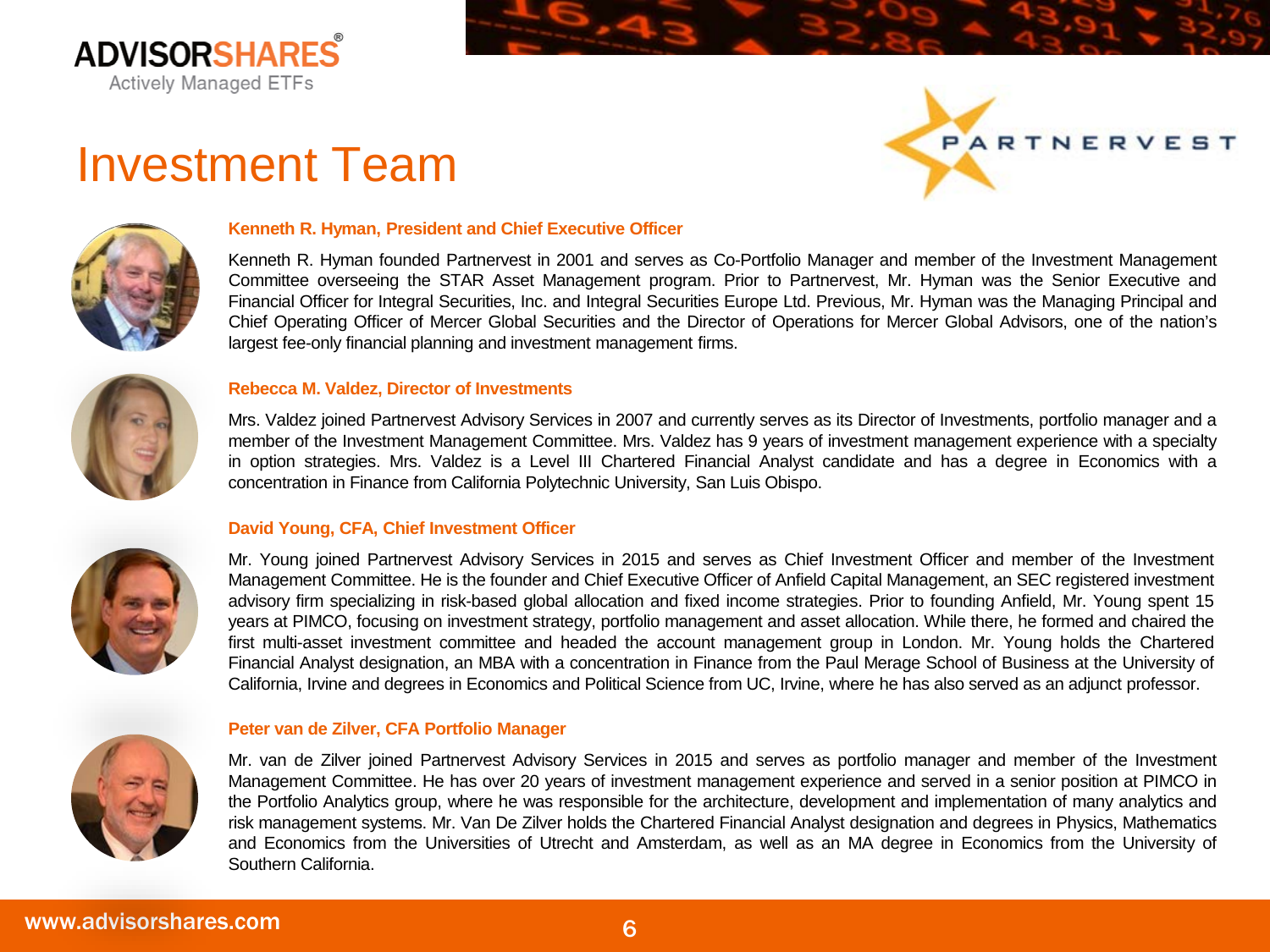



#### Investment Process: Overview

Partnervest's STAR™ approach to portfolio construction includes:

- $\triangleright$  Strategically allocates to the global capital markets
	- ‒ Driven by macro economic factors and trends identified by its quantitative, proprietary modeling
	- ‒ Utilizes broad market ETFs\* as the underlying holdings when allocating to the equity, fixed income and alternatives markets.
- $\overline{I}$  actically weights to regions, sectors or individual securities identified by the investment team using qualitative methods
- Allocation is set to reflect a balanced portfolio approach with a 0.60 target beta of the S&P 500 Index over a market cycle
- **Risk management is enhanced using various options strategies.**  $\blacktriangleright$

*\* Invests primarily in diversified global index or sector exchange traded funds (ETFs) and commodity or currency exchanged traded notes (ETNs), however, VEGA may also invest in U.S.-listed equities.*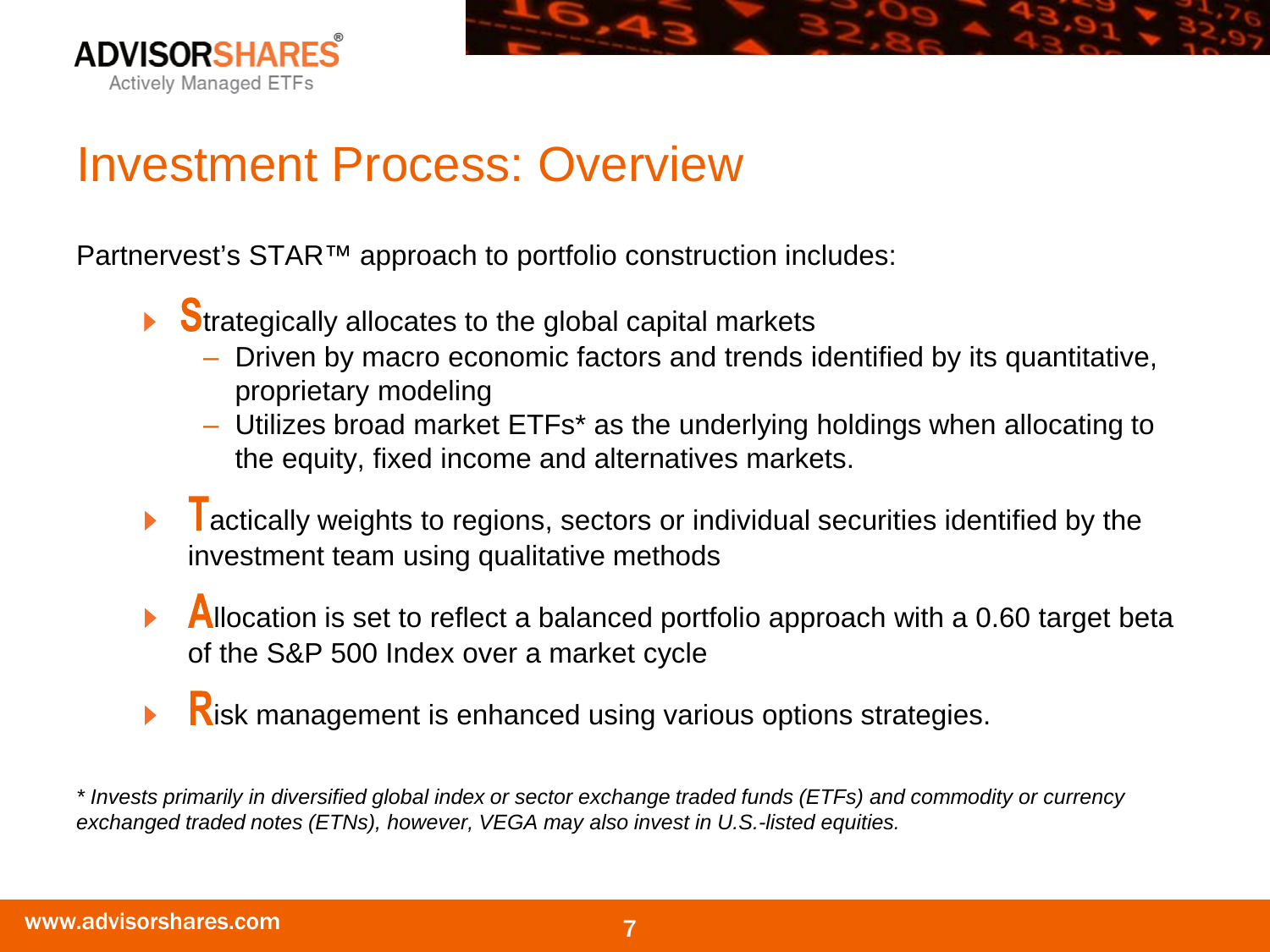

### Investment Process: The VEGA Difference

#### **Multiple Sources of Income**

Selling covered calls creates an additional source of income that collectively, with bond interest and equity dividends, builds a cash position, functioning as a component of risk management. It also funds the strategy's VBR mandate.

#### **Volatility-Based Reinvestment (VBR)**

VBR is a systematic buy-low reinvestment mandate of the strategy that uses the VIX's 200-day moving average as a quantitative gauge to redeploy the accumulated cash back into the markets.

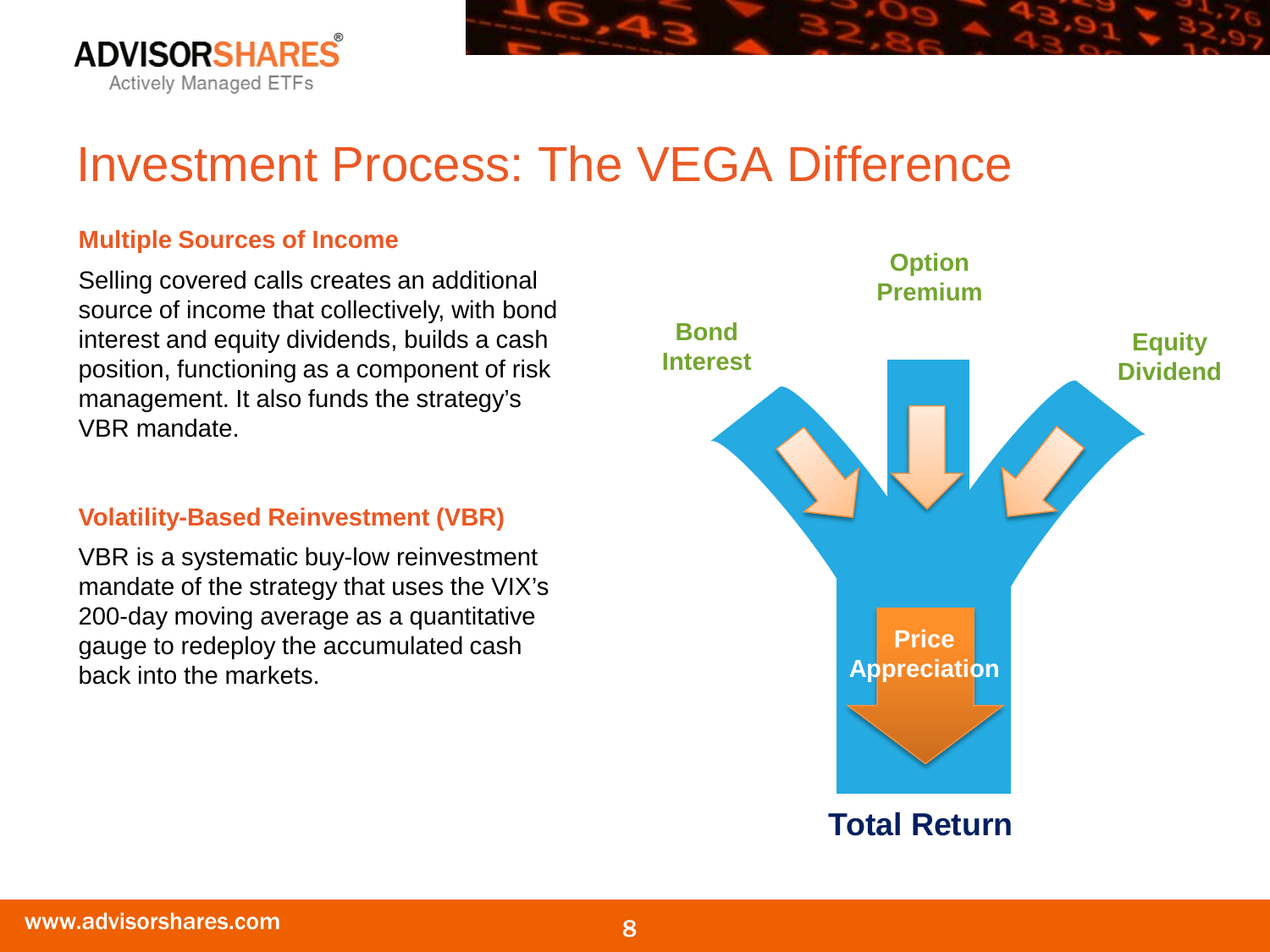

## Investment Process: Options Overlay Strategy

#### **Covered Call Strategy**

- Expected to write covered calls on 50% to 75% of the portfolio's underlying holdings, on a normal basis
- **Actively monitored and adjusted based** on market conditions
- The higher the volatility (as measured by the VIX), the higher the coverage
- **Seeks to generate income, buffer** volatility and fund the VBR mandate

#### **Protective Put Strategy**

- **Purchased in periods of low volatility** when deemed inexpensive
- **Written on 0% to 25% of the portfolio's** notional value



#### Flexible Hedging Of Equity Volatility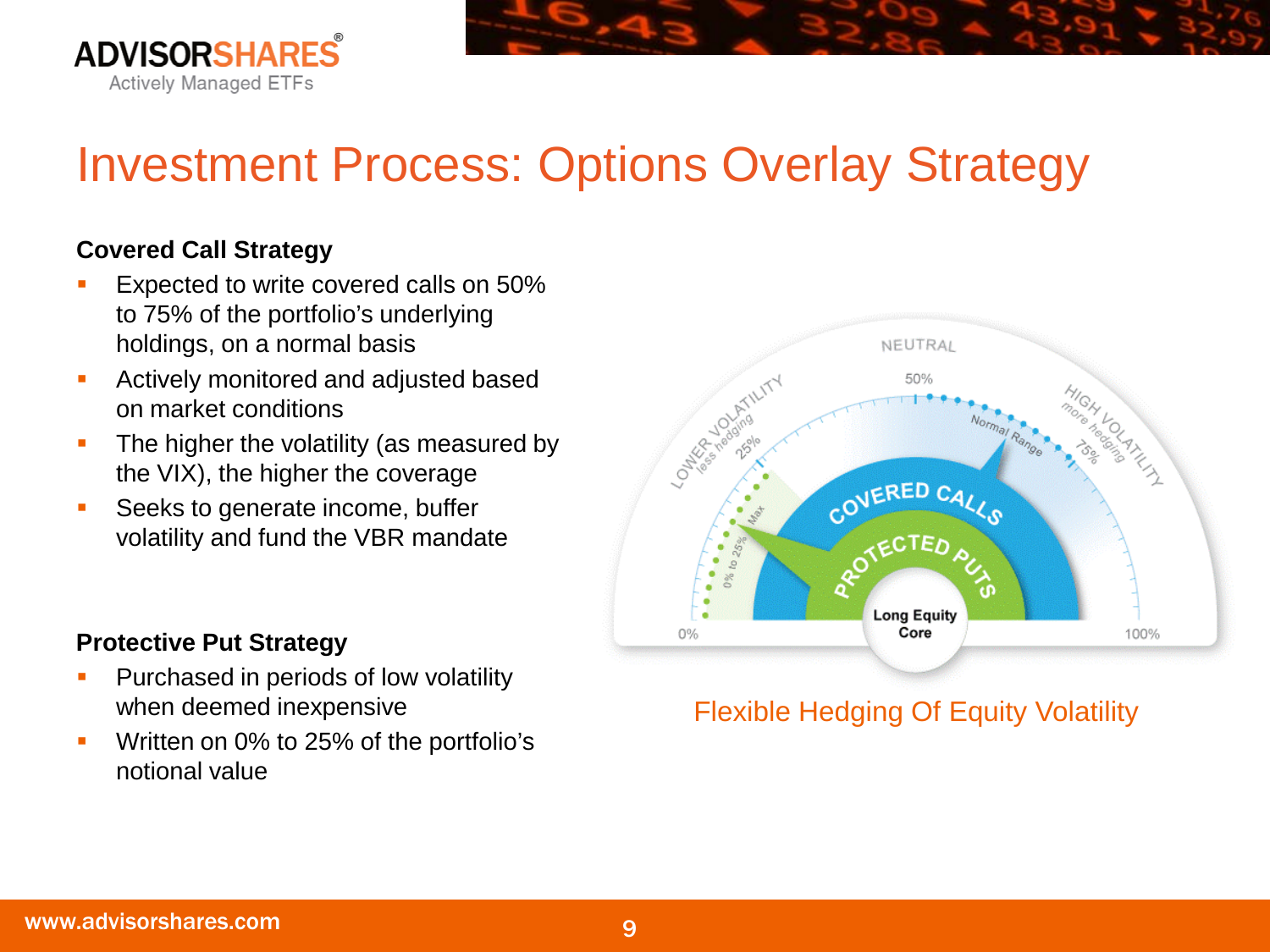

## How Does VEGA Fit within a Portfolio

As a risk-managed solution.

**Core Holding: VEGA** is a low volatility, moderate risk, global balance portfolio that strategically allocates to the capital markets, tactically over weights regions, sectors, or securities and then employs option strategies seeking to create additional sources of income and enhancements to risk management. Over a market cycle, the portfolio management team targets a beta of .6 of the S&P 500.

**Satellite Holding:** Highlighting the varying option strategies, **VEGA** can be a sleeve within an alternatives portfolio. Selling covered calls creates an additional source of income and buying protective puts can enhance a portfolio's risk management metrics.

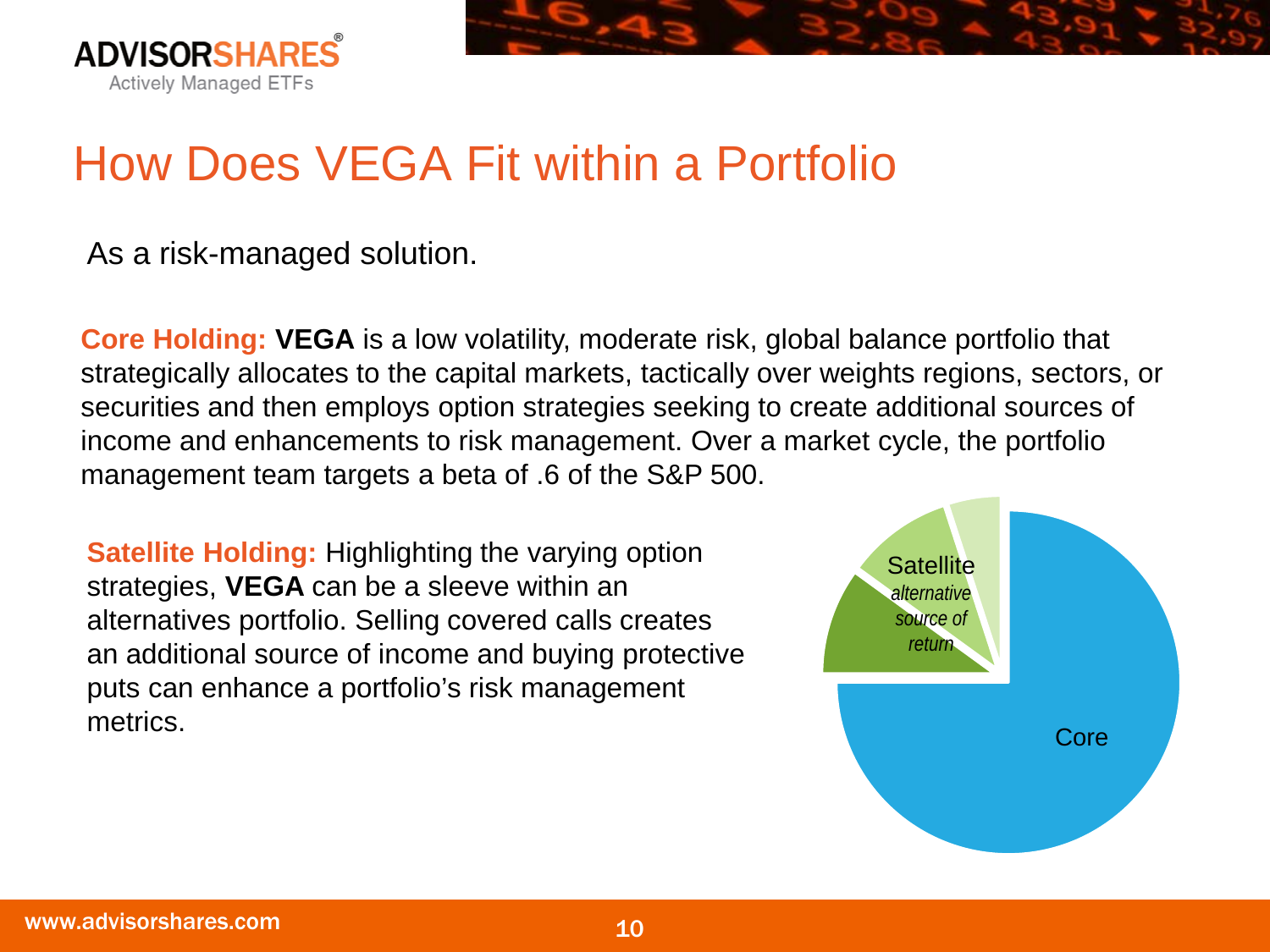



## VEGA Case Study

The following case study illustrates how Partnervest Advisory Service's active management style using its STAR<sup>™</sup> investment process and varying option strategies navigates High, Low, and Extended High volatile market environments.

Periods are determined to be High, Low and Extended High Volatility based on the CBOE Volatility Index (VIX) moving 25%, 50%, or 75% above the 200-day moving average of the S&P 500 Index.

The trades are shown using a Candlestick Chart with SPDR S&P 500 ETF (SPY) as a proxy for the "market." The charts reflect all actual trades placed for **VEGA** within the stated period. Different time periods would yield different trading activity and results.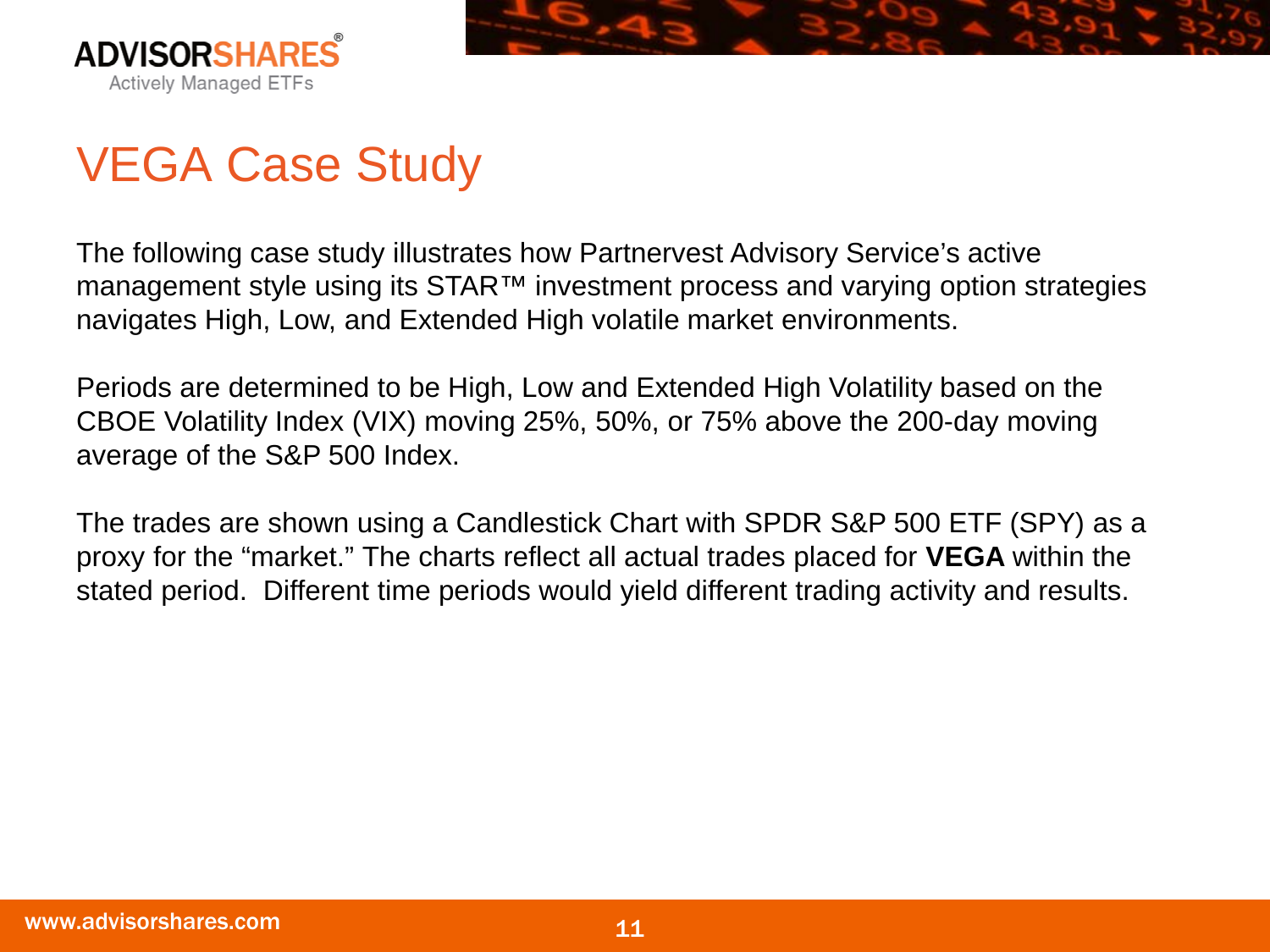

### VEGA Case Study – June 30, 2018 Portfolio

|                     |                           | <b>Ticker</b> | <b>Weight Name</b> |                                              |
|---------------------|---------------------------|---------------|--------------------|----------------------------------------------|
| <b>Equity</b>       |                           |               | 74.43%             |                                              |
| <b>Core Equity</b>  |                           |               |                    |                                              |
|                     | <b>US Large Cap Stock</b> | <b>SPY</b>    |                    | 50.56% SPDR S&P 500                          |
|                     | <b>US Small Cap Stock</b> | <b>IWM</b>    | 6.47%              | iShares Russell 2000                         |
|                     | Non-US Dev Stock          | <b>EFA</b>    | 8.84%              | <b>iShares MSCI EAFE</b>                     |
|                     | <b>US Large Cap Stock</b> | <b>XLF</b>    | 3.85%              | <b>Financial Select Sector SPDR</b>          |
|                     | Non-US Dev Stock          | <b>DBEU</b>   | 4.71%              | <b>XTrackers MSCI Europe Hedged Equity</b>   |
| <b>Fixed Income</b> |                           |               | 19.08%             |                                              |
| <b>Fixed Income</b> |                           |               |                    |                                              |
|                     | <b>Real Estate</b>        | <b>VNQ</b>    | 2.85%              | Vanguard REIT Index ETF                      |
|                     | Convertibles              | <b>CWB</b>    | 2.01%              | <b>SPDR Barclay Convertible Securites</b>    |
|                     | <b>High Yield</b>         | <b>PHB</b>    | 4.74%              | PowerShares Fundamental High Yield Corp Bond |
|                     | Mortgage Backed           | <b>TOTL</b>   | 4.78%              | <b>SPDR DoubleLine Total Return</b>          |
|                     | Intermediate Term         | <b>BIV</b>    |                    | 4.71% Vanguard Intermediate Term B           |
| <b>Options</b>      |                           |               |                    |                                              |
|                     | EFA 07/20/2018 C70        | <b>EFA</b>    |                    |                                              |
|                     | SPY US 07/20/2018 C281    | <b>SPY</b>    |                    |                                              |
| <b>Cash</b>         |                           |               | 6.49%              |                                              |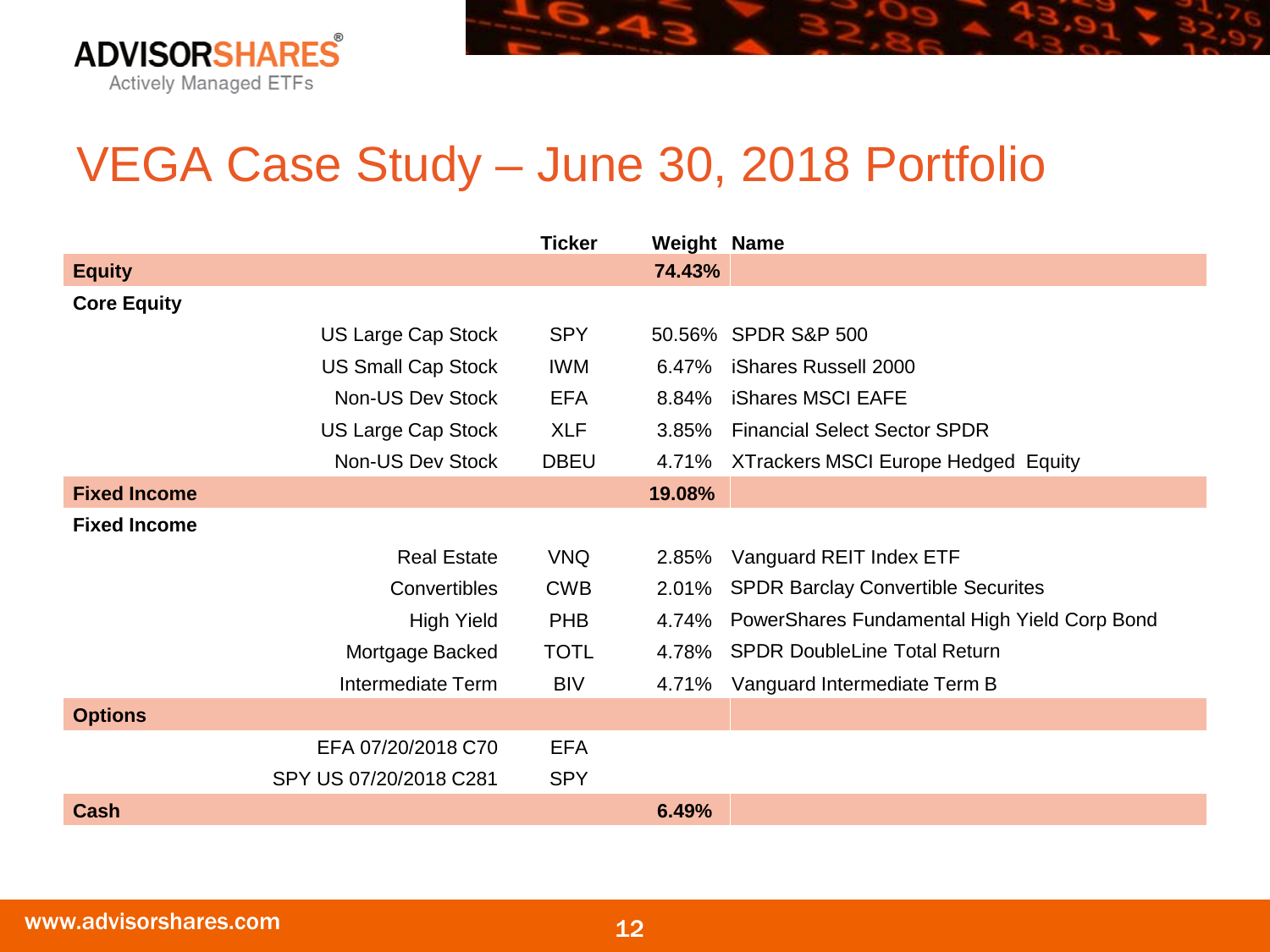



**Red Candle** – Closing Price in period lower, than previous Closing Price

**Green Candle** – Closing Price in period higher, than previous Closing Price

**Solid Candle** – Closing Price in period lower, than Opening Price

**Hollow Candle** – Closing Price in period higher, than Opening Price

**Body of Candle** – The area between the Opening and Closing Price of the Period

**Shadows** – Highest and Lowest Prices during the period

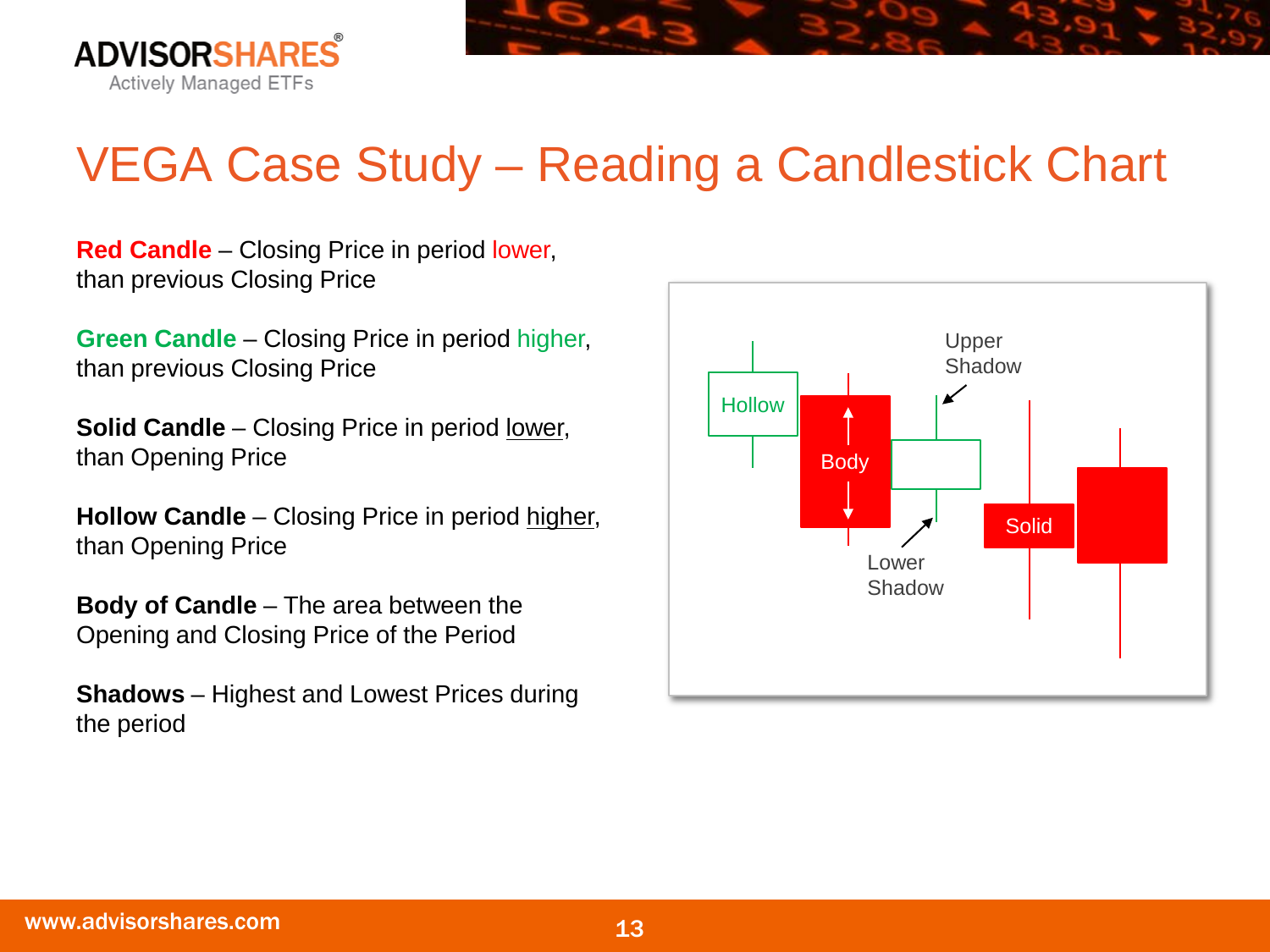



## VEGA Case Study – Chart Legend

Star images are used through the case study to draw attention to specific active management decisions and depending on the action taken, the coloration of the star will differ.



Orange stars denote typical portfolio maintenance which can include tactical shift, underlying portfolio rebalancing, selling new covered calls or closing existing contracts



Blue stars represent the use of Protective Puts and will include both the acquisition and disposition of the contracts



Purple stars introduce STAR Global Buy-Write (VEGA)'s systematic Volatility-Based Reinvestment (VBR) mandate



Multi-color stars denote multiple occurrences in the same day (i.e., purple star filled with orange represents VBR mandate and tactical shift)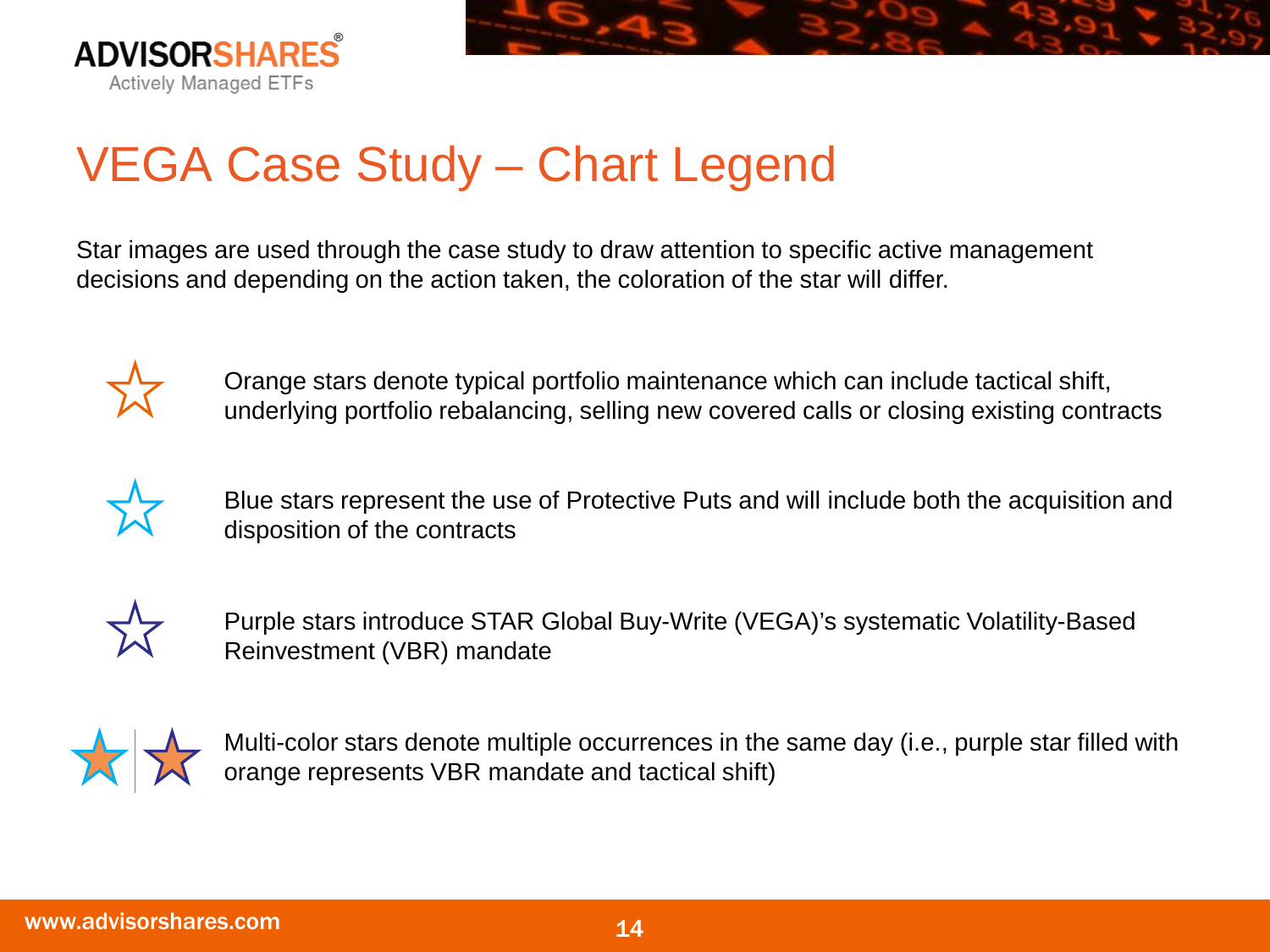

## VEGA Case Study – High Volatility Environment



*Source: Morningstar. Past performance is not indicative of future results.*

X Axis – Time: 01/02/2018 – 04/04/2018 Y Axis – Price of SPY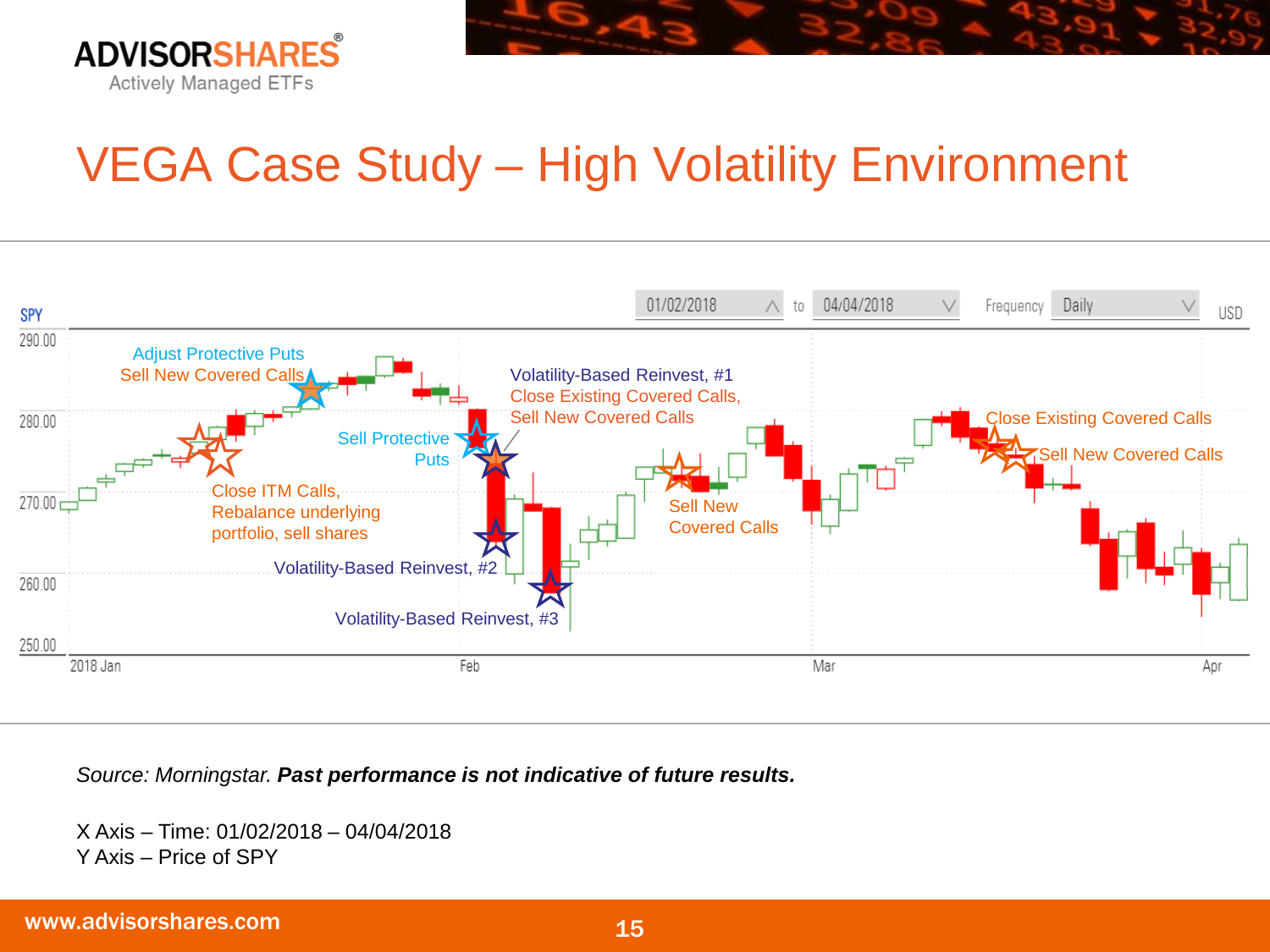

### VEGA Case Study – Low Volatility Environment



*Source: Morningstar. Past performance is not indicative of future results.*

X Axis – Time: 06/29/2018 – 10/01/2018 Y Axis – Price of SPY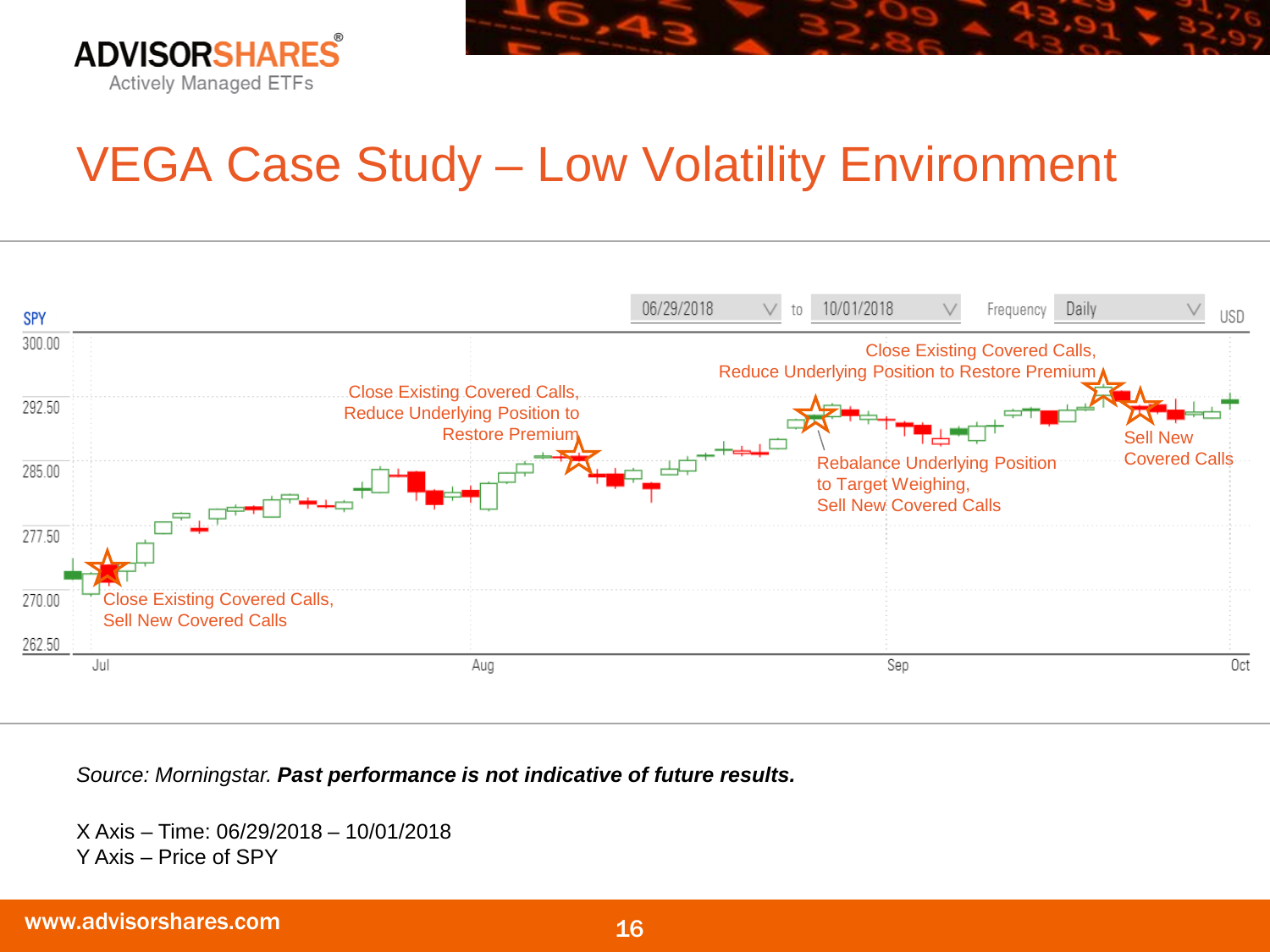

### VEGA Case Study – Extended High Volatility Environment



*Source: Morningstar. Past performance is not indicative of future results.*

X Axis – Time: 10/01/2018 – 01/02/2019 Y Axis – Price of SPY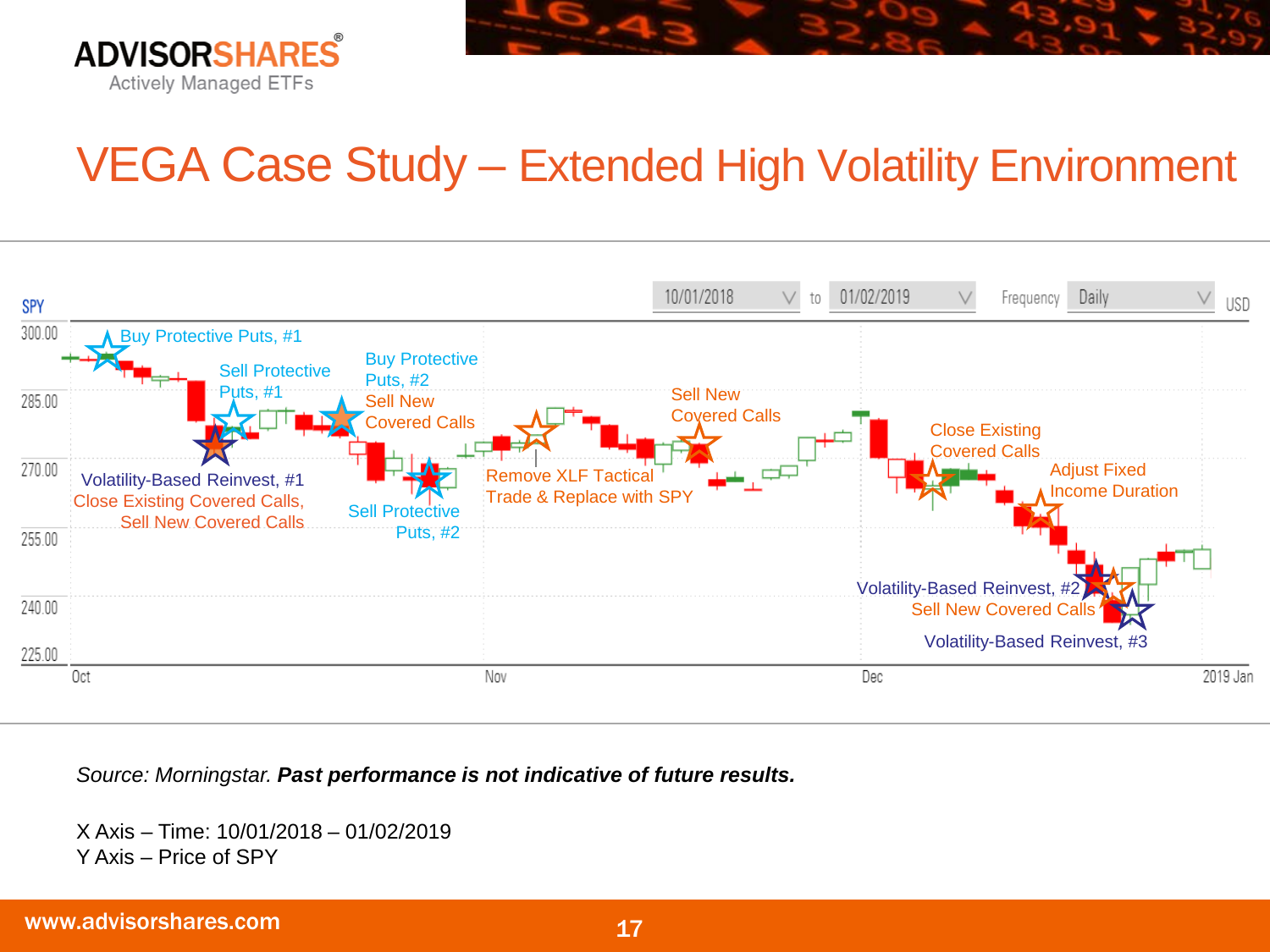



*The Case Study slides depict all actual trades placed for the STAR™ Global Buy-Write ETF (VEGA) within the stated periods, which were selected based on varying periods of volatility. A different time period would yield different trading activity results. No statement is to be construed as investment advice for a particular client, or a recommendation to purchase or sell a security, including, without limitation, VEGA. Any single past transaction presented is not provided for purposes of demonstrating performance, rather it is presented to describe the methodology of the strategy. Thus the results of the single transaction should not be taken as representative of what other transactions produced which could be materially worse than that shown by the single transaction*

*Before investing you should carefully consider the Fund's investment objectives, risks, charges and expenses. VEGA is a diversified equity and fixed income ETF that utilizes an option overlay with covered calls and protective puts on the equity component.* 

*Through its investments in ETFs and mutual funds, VEGA is subject to the risks associated with the underlying investments of the funds. Please refer to the Fund's prospectus for additional information, including the associated risks. VEGA is also subject to options risk. Writing and purchasing call and put options are specialized activities and entail greater than ordinary investment risk. The value of VEGA's positions in options fluctuates in response to the changes in value of the underlying security. VEGA also risks losing all or part of the cash paid for purchasing call and put options.* 

#### *Past performance is not indicative of future results.*

*Definitions:* 

- *An option is a privilege sold by one party to another that gives the buyer the right, but not the obligation, to buy (call) or sell (put) a stock at an agreed upon price within a certain period or on a specific date.*
- **An option premium** is income received by an investor who sells or "writes" an option contract to another party.
- *A covered call option involves holding a long position in a particular asset, in this case shares of an ETF, and writing a call option on that same asset with the goal of realizing additional income from the option premium.*
- *A put option is a contract that gives the owner of the option the right to sell a specified amount of the asset underlying the option at a specified price within a specified time.*
- *A protective put is an option strategy which entails buys shares of a security and, at the same time, enough put options to cover those shares. This can act as a hedge on the invested security, since matching puts with shares of the stock can limit the downside (due to the nature of puts).*
- *Exercising an option means to put into effect the right specified in a contract.*
- *Beta measures the volatility of a security or a portfolio in comparison to the entire market.*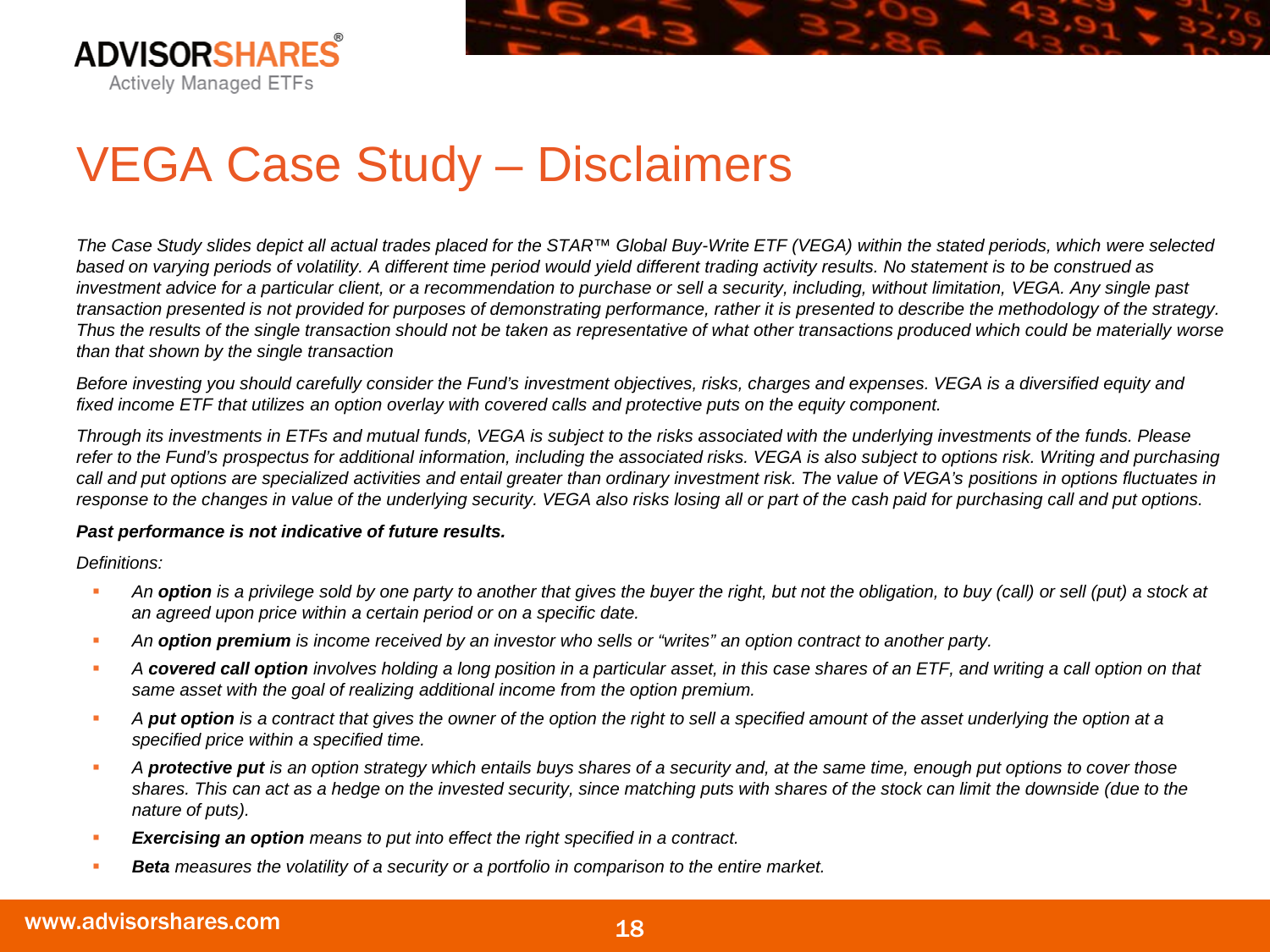



|                                                       | ₹ 877.843.3831 ainfo@advisorshares.com f V in<br><b>ADVISORSHARES</b><br>Actively Managed ETFs |                                                                                                            | <b>Product Guide   Register for Email Up</b><br>Home   About v   ETFs   Advisor Center A   Events   Contact Us △                               | ates   ETF Performance Guide                                                                                                                                                                                                                                                                                                                                                                                                                                                                                                                                                                                                                                                                                                                                                                                                                                                                                                                                                                                                                                                                                 | VEGA: July 2019 Portfolio Manager Review<br>Portfolio Review                                                                                                                                                                                                                                                                                                                                                                                                                                                   |
|-------------------------------------------------------|------------------------------------------------------------------------------------------------|------------------------------------------------------------------------------------------------------------|------------------------------------------------------------------------------------------------------------------------------------------------|--------------------------------------------------------------------------------------------------------------------------------------------------------------------------------------------------------------------------------------------------------------------------------------------------------------------------------------------------------------------------------------------------------------------------------------------------------------------------------------------------------------------------------------------------------------------------------------------------------------------------------------------------------------------------------------------------------------------------------------------------------------------------------------------------------------------------------------------------------------------------------------------------------------------------------------------------------------------------------------------------------------------------------------------------------------------------------------------------------------|----------------------------------------------------------------------------------------------------------------------------------------------------------------------------------------------------------------------------------------------------------------------------------------------------------------------------------------------------------------------------------------------------------------------------------------------------------------------------------------------------------------|
|                                                       |                                                                                                | (VEGA) STAR GLOBAL BUY-WRITE ETF                                                                           |                                                                                                                                                |                                                                                                                                                                                                                                                                                                                                                                                                                                                                                                                                                                                                                                                                                                                                                                                                                                                                                                                                                                                                                                                                                                              |                                                                                                                                                                                                                                                                                                                                                                                                                                                                                                                |
|                                                       | NAV as of 9/18/2019<br>\$32.77                                                                 | 1 Day NAV Change as of 9/18/2019<br>\$0.00                                                                 | Morningstar Rating<br>****<br><b>Option Writing</b><br>3 year Morningstar rating as of 8/31/2019<br>based on risk adjusted returns of 96 funds | <sup>Q</sup> Manager Commentary<br><b>E</b> Fact Sheet<br>Social Conversation                                                                                                                                                                                                                                                                                                                                                                                                                                                                                                                                                                                                                                                                                                                                                                                                                                                                                                                                                                                                                                | Top Holdings                                                                                                                                                                                                                                                                                                                                                                                                                                                                                                   |
|                                                       | <b>S</b> Register for Email Updates                                                            | Overview   Pricing   Performance   Holdings   Portfolio   Documents   Distributions                        | <b>VEGA</b>                                                                                                                                    | <b>Related ETFs: MINC @</b>                                                                                                                                                                                                                                                                                                                                                                                                                                                                                                                                                                                                                                                                                                                                                                                                                                                                                                                                                                                                                                                                                  |                                                                                                                                                                                                                                                                                                                                                                                                                                                                                                                |
|                                                       | options to manage downside risk.                                                               | Write" or "Covered Call" overlay for its global allocation strategy using Exchange Traded Products (ETPs). |                                                                                                                                                | The AdvisorShares STAR Global Buy-Write ETF (NYSE Arca: VEGA) seeks consistent repeatable returns across all market cycles. VEGA is sub-advised by Partnervest Advisory Services, LLC ("Portfolio Manager"). The<br>Portfolio Manager seeks to achieve the investment objective by using a proprietary strategy known as Volatility Enhanced Global Appreciation ("VEGA"). VEGA is primarily a "fund of funds" and employs a "Buy-<br>According to the internal benchmark policy, the Portfolio Manager will use both ETFs and individual equities to implement its tactical allocation strategy in which the volatility of each of the underlying positions<br>determines the amount of option hedging. During periods of high volatility, the Portfolio Manager will write (or sell) a call option against some of its positions in order to hedge downside risk, while generating an<br>income stream from the sale of options. At any given time, approximately 60% to 85% of VEGA's positions will have covered options. Additionally when volatility is low, the portfolio manager buys protective put | <b>ADVISORSHARES</b><br><b>VEGA</b><br>Managed ETFs<br><b>Mark Wallers Co. 200</b><br><b>ALL A SECTION</b><br>1955 is a low unletting recounts not good for his<br>between portfolio that strategically allocates more<br>becomes particle fluid about<br>particle and containing the state of the sequence contains a sequence of<br>$\sim 10^{-1}$ fluid about the sequence of the sequence of<br>the state and contains a sequence of the sequence of the sequenc                                           |
| Symbol                                                | <b>Exchange</b>                                                                                | <b>Inception Date</b>                                                                                      | <b>CUSIP</b>                                                                                                                                   | <b>Indicative Value</b>                                                                                                                                                                                                                                                                                                                                                                                                                                                                                                                                                                                                                                                                                                                                                                                                                                                                                                                                                                                                                                                                                      | partials and som hindrig<br>$\overline{ }$<br>Mengin length<br>Merkane Nava Em<br>                                                                                                                                                                                                                                                                                                                                                                                                                             |
| <b>VEGA</b>                                           | <b>NYSE Arca</b>                                                                               | 9/17/2012                                                                                                  | 00768Y768                                                                                                                                      | VEGA.IV                                                                                                                                                                                                                                                                                                                                                                                                                                                                                                                                                                                                                                                                                                                                                                                                                                                                                                                                                                                                                                                                                                      | 122222<br>$\begin{tabular}{ c c } \hline 155 \\ \hline 255 \\ \hline 355 \\ \hline \end{tabular}$<br><b>Stevenske Teles Trand</b><br><br><b>Managea has hang been</b><br><b>Auto</b><br>$\sim$<br><b>Alertame Server</b><br># Happy<br><b>FERRITA SAW</b><br><b>VISH</b><br><b>Malaysi To</b>                                                                                                                                                                                                                  |
| Why Invest in VEGA?                                   |                                                                                                | $\bullet$                                                                                                  |                                                                                                                                                |                                                                                                                                                                                                                                                                                                                                                                                                                                                                                                                                                                                                                                                                                                                                                                                                                                                                                                                                                                                                                                                                                                              | <b>Piecello be faireach</b><br>Pazadio Sto Seina No<br><b>Line Line General</b><br><b>Acked</b><br><b>CARACTERISTIC</b><br><b>Carl Service</b><br>Autom china<br><b><i>AL-AT THEN</i></b> & FRUTERS<br>to the the little<br>The State City<br>49 20 49 40<br>Mill comme use<br>$+ +$<br><b>DO MAILLINE MELL</b>                                                                                                                                                                                                |
| <b>Key Attributes</b><br>About the Portfolio Managers |                                                                                                | $\bullet$<br>Θ                                                                                             |                                                                                                                                                |                                                                                                                                                                                                                                                                                                                                                                                                                                                                                                                                                                                                                                                                                                                                                                                                                                                                                                                                                                                                                                                                                                              | <b>Saltan bend</b><br>415 121 236 112 Detectment<br>8.0 3.1 1/2 3.1<br>Networking that during experience part posteroing and 3 or planning of Amaz projet. Covert preference was as down of Alpha Hall the<br>player cost determ any then are year are not procedured. The the Sandy mean strengt and performance prisone was a<br>whiley has committed agreed to late out concentra their currency (UPA at the Just) and any month by at more a year than the anal at en<br><b>UP IS JEWAN IMAGEMENT FUTA</b> |
|                                                       |                                                                                                |                                                                                                            |                                                                                                                                                |                                                                                                                                                                                                                                                                                                                                                                                                                                                                                                                                                                                                                                                                                                                                                                                                                                                                                                                                                                                                                                                                                                              | <b>Fact Sheet</b>                                                                                                                                                                                                                                                                                                                                                                                                                                                                                              |

*[www.advisorshares.com/fund/vega](http://www.advisorshares.com/fund/vega)*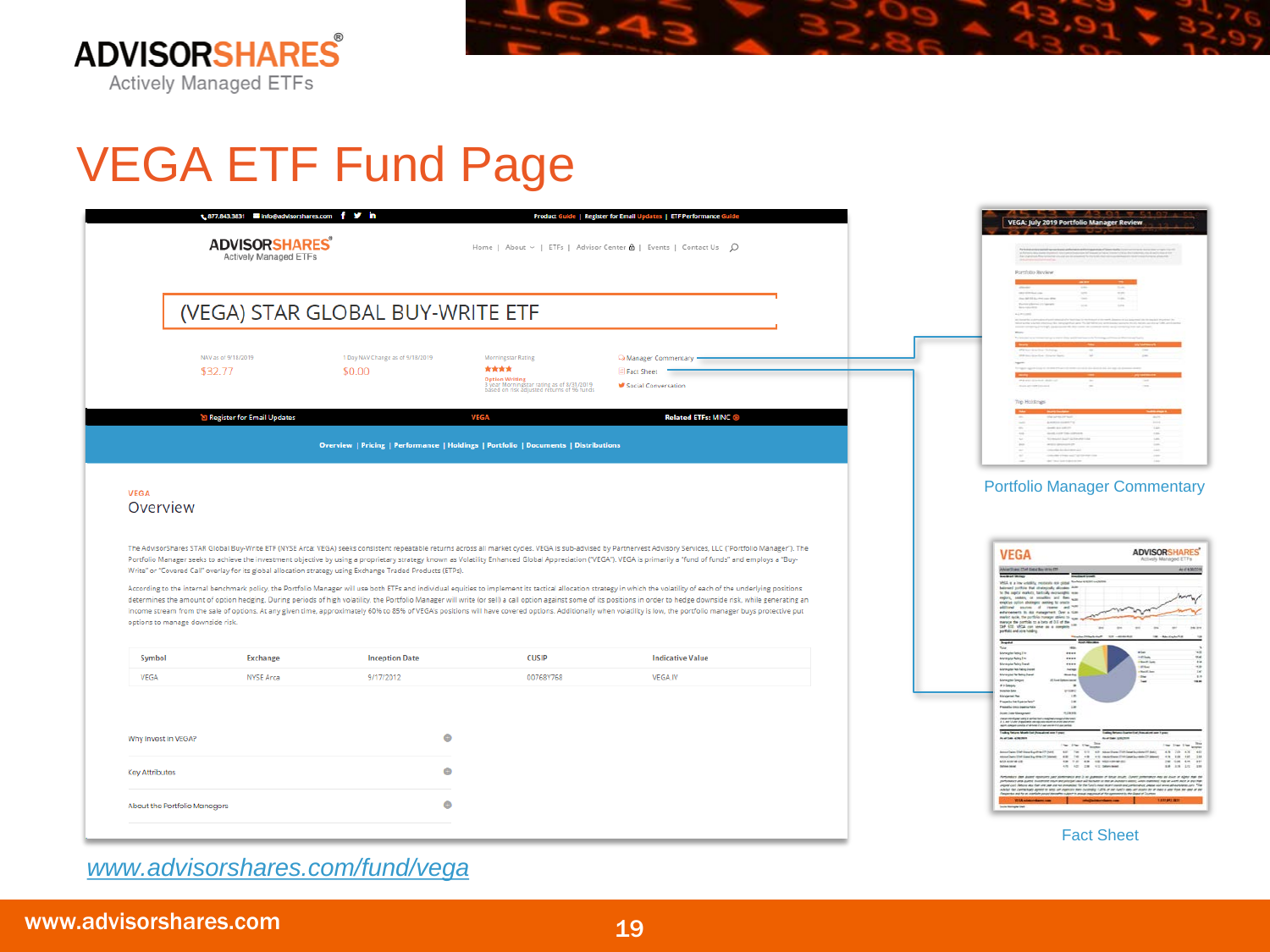



### **Disclosures**

*Before investing you should carefully consider the Fund's investment objectives, risks, charges and expenses. This and other information is in the prospectus, a copy of which may be obtained by visiting the Fund's website at www.AdvisorShares.com.* Please read the prospectus carefully before you invest. Foreside Fund Services, LLC, distributor.

There is no guarantee that the Fund will achieve its investment objective. An investment in the Fund is subject to risk, including the possible loss of principal amount invested. Other Fund risks included: allocation risk; derivative risk; early closing risk; Exchange Traded Note risk; liquidity risk, market risk; trading risk; commodity risk; concentration risk; counterparty risk; credit risk; emerging markets and foreign securities risk; foreign currency risk; large-, mid- and small- cap stock risk. Please see the prospectus for detailed information regarding risk. The Fund is also subject to options risk. Writing and purchasing call and put options are specialized activities and entail greater than ordinary investment risk. The value of the Fund's positions in options fluctuates in response to the changes in value of the underlying security. The Fund also risks losing all or part of the cash paid for purchasing call and put options. The Fund may not be suitable for all investors.

Shares are bought and sold at market price (closing price) not net asset value (NAV) and are not individually redeemed from the Fund. Market price returns are based on the midpoint of the bid/ask spread at 4:00 pm Eastern Time (when NAV is normally determined) and do not represent the return you would receive if you traded at other times.

Investments are Not FDIC insured – May Lose Value – and Have No Financial Institutional Guarantee. This material is not intended as tax, legal or accounting advice. These materials do not constitute a solicitation for the purchase or sale of securities.

20190821